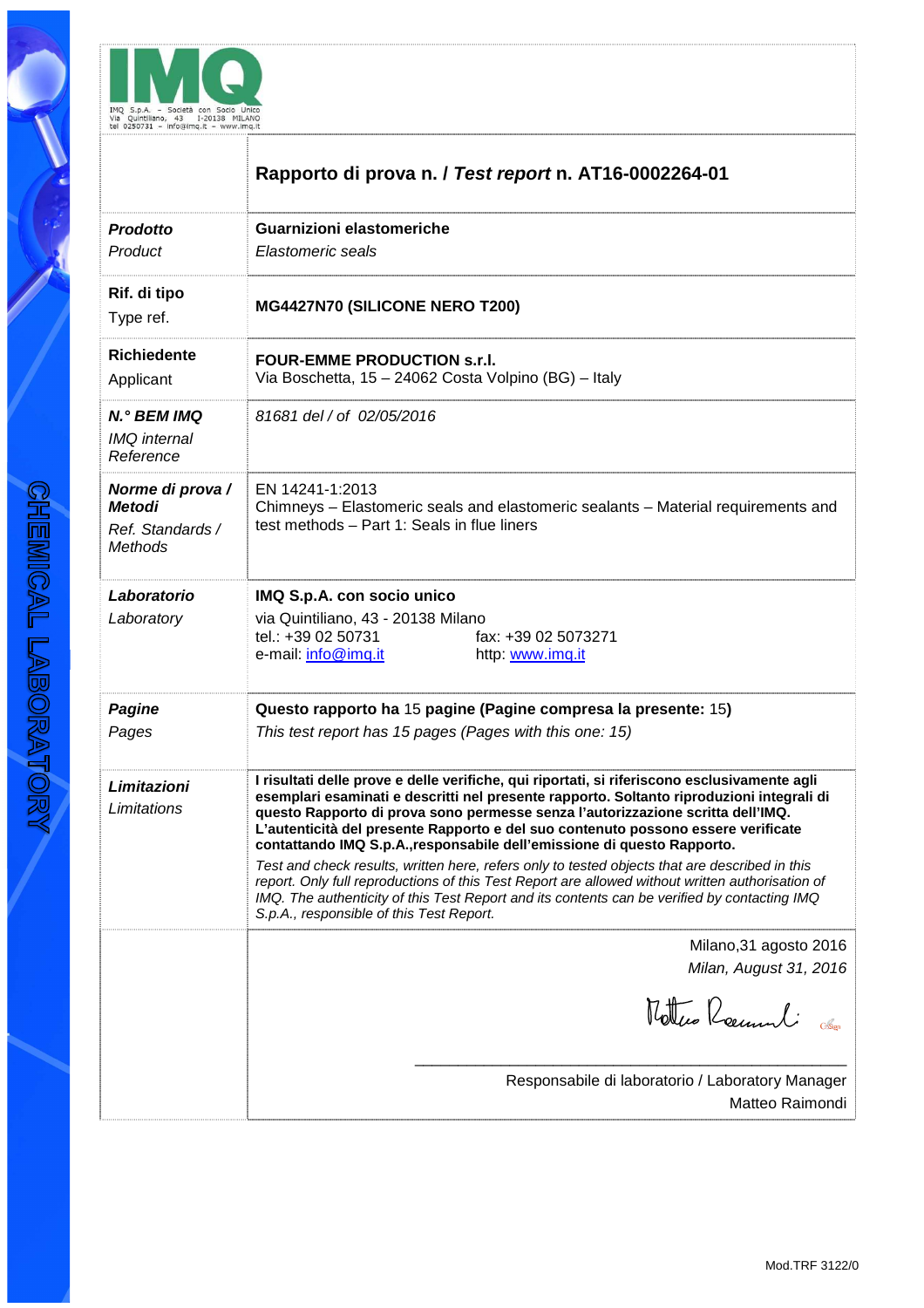

# **SOMMARIO / SUMMARY**

| 1 |              |                                                                                                   |  |
|---|--------------|---------------------------------------------------------------------------------------------------|--|
| 2 |              | IDENTIFICAZIONE DELL'OGGETTO SOTTOPOSTO AD ANALISI / IDENTIFICATION OF OBJECT                     |  |
|   | 2.1          |                                                                                                   |  |
|   | 2.2          |                                                                                                   |  |
|   | 2.3          | DATA RICEVIMENTO DELL'OGGETTO SOTTOPOSTO AD ANALISI / DATE OF RECEIPT OF OBJECT UNDER ANALYSIS  4 |  |
|   | 2.4          |                                                                                                   |  |
| 3 |              | RICONOSCIMENTO DELL'OGGETTO IN PROVA / OBJECT UNDER TEST RECOGNITION 4                            |  |
| 4 |              |                                                                                                   |  |
| 5 |              |                                                                                                   |  |
| 6 |              |                                                                                                   |  |
| 7 |              |                                                                                                   |  |
|   |              |                                                                                                   |  |
|   | 7.1<br>7.1.1 |                                                                                                   |  |
|   | 7.2          | RESISTENZA DI LUNGA DURATA AL CALORE / LONG-TERM RESISTANCE TO THERMAL LOAD                       |  |
|   | 7.2.1        |                                                                                                   |  |
|   | 7.2.2        |                                                                                                   |  |
|   | 7.2.3        |                                                                                                   |  |
|   | 7.3          | RESISTENZA DI LUNGA DURATA ALL'ESPOSIZIONE DEL CONDENSATO / LONG-TERM RESISTANCE TO CONDENSATE    |  |
|   | $EXPOSURE$   |                                                                                                   |  |
|   | 7.3.1        |                                                                                                   |  |
|   | 7.3.2        |                                                                                                   |  |
|   | 7.3.3        |                                                                                                   |  |
|   | 7.4          |                                                                                                   |  |
|   | 7.4.1        |                                                                                                   |  |
|   | 7.4.2        |                                                                                                   |  |
|   | 7.4.3        |                                                                                                   |  |
|   | 7.5<br>7.5.1 |                                                                                                   |  |
|   | 7.5.2        |                                                                                                   |  |
|   | 7.5.3        |                                                                                                   |  |
|   | 7.6          |                                                                                                   |  |
|   | 7.6.1        |                                                                                                   |  |
|   | 7.6.2        |                                                                                                   |  |
|   | 7.6.3        |                                                                                                   |  |
|   | 7.7          |                                                                                                   |  |
|   | 7.7.1        |                                                                                                   |  |
|   | 7.7.2        |                                                                                                   |  |
|   | 7.7.3        |                                                                                                   |  |
|   | 7.8          |                                                                                                   |  |
|   | 7.8.1        |                                                                                                   |  |
|   | 7.8.2        |                                                                                                   |  |
|   | 7.8.3        |                                                                                                   |  |
| 8 |              |                                                                                                   |  |
| 9 |              | PARERI ED INTERPRETAZIONI - NON OGGETTO DI ACCREDITAMENTO ACCREDIA / OPINIONS                     |  |
|   |              | AND INTERPRETATIONS – NOT OBJECT TO ACCREDIA ACCREDITATION ……………………………………………………15                 |  |
|   | 9.1          |                                                                                                   |  |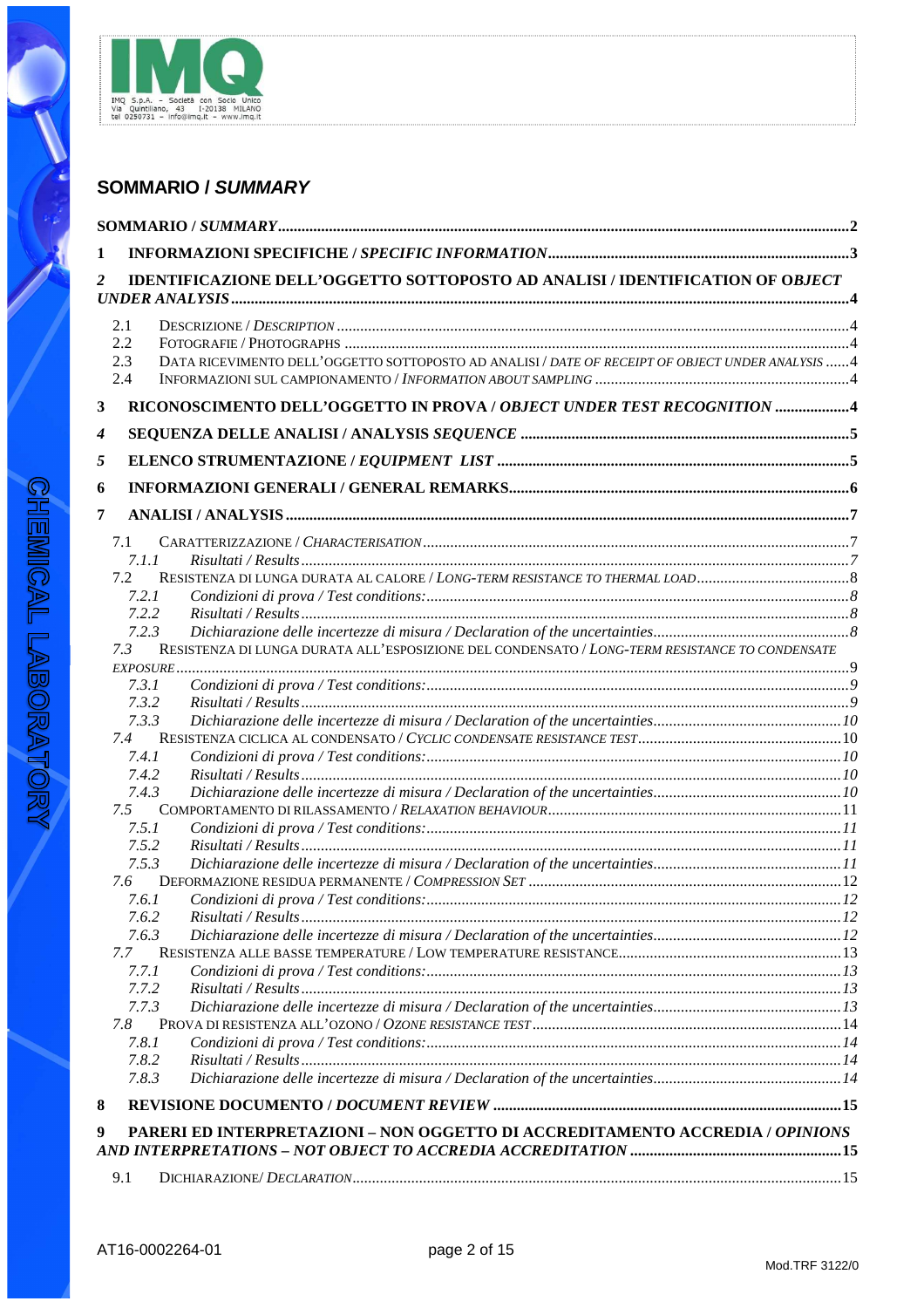

# **1 Informazioni specifiche / Specific information**

| Data ricevimento campioni / oggetti in prova:                     | 2 maggio 2016                                                                                                                                                                                                                                                                                                                                                                                                                                                                                                                                                                                                                                                                                                                                                                                                                                                                                                                                                                                                                                                                                                                                                                                                                                                                                                                                                                                                                                                |
|-------------------------------------------------------------------|--------------------------------------------------------------------------------------------------------------------------------------------------------------------------------------------------------------------------------------------------------------------------------------------------------------------------------------------------------------------------------------------------------------------------------------------------------------------------------------------------------------------------------------------------------------------------------------------------------------------------------------------------------------------------------------------------------------------------------------------------------------------------------------------------------------------------------------------------------------------------------------------------------------------------------------------------------------------------------------------------------------------------------------------------------------------------------------------------------------------------------------------------------------------------------------------------------------------------------------------------------------------------------------------------------------------------------------------------------------------------------------------------------------------------------------------------------------|
| Test samples / objects arrival date                               | May 2, 2016                                                                                                                                                                                                                                                                                                                                                                                                                                                                                                                                                                                                                                                                                                                                                                                                                                                                                                                                                                                                                                                                                                                                                                                                                                                                                                                                                                                                                                                  |
| Data accettazione campioni / oggetti in prova :                   | 3 maggio 2016                                                                                                                                                                                                                                                                                                                                                                                                                                                                                                                                                                                                                                                                                                                                                                                                                                                                                                                                                                                                                                                                                                                                                                                                                                                                                                                                                                                                                                                |
| Test samples / objects acceptance date                            | May 3, 2016                                                                                                                                                                                                                                                                                                                                                                                                                                                                                                                                                                                                                                                                                                                                                                                                                                                                                                                                                                                                                                                                                                                                                                                                                                                                                                                                                                                                                                                  |
|                                                                   | Laboratorio Chimica di IMQ S.p.A. Milano                                                                                                                                                                                                                                                                                                                                                                                                                                                                                                                                                                                                                                                                                                                                                                                                                                                                                                                                                                                                                                                                                                                                                                                                                                                                                                                                                                                                                     |
|                                                                   | Chemical Laboratory of IMQ S.p.A. Milan                                                                                                                                                                                                                                                                                                                                                                                                                                                                                                                                                                                                                                                                                                                                                                                                                                                                                                                                                                                                                                                                                                                                                                                                                                                                                                                                                                                                                      |
| Luogo di esecuzione delle prove                                   | Milano, 4 maggio 2016 - 27 luglio 2016                                                                                                                                                                                                                                                                                                                                                                                                                                                                                                                                                                                                                                                                                                                                                                                                                                                                                                                                                                                                                                                                                                                                                                                                                                                                                                                                                                                                                       |
|                                                                   | Milan, May 4, 2016 - July 27, 2016                                                                                                                                                                                                                                                                                                                                                                                                                                                                                                                                                                                                                                                                                                                                                                                                                                                                                                                                                                                                                                                                                                                                                                                                                                                                                                                                                                                                                           |
| Documenti di riferimento / Metodi<br>Standard documents / Methods | EN 14241-1:2013 Chimneys - Elastomeric seals and<br>elastomeric sealants - Material requirements and test<br>methods - Part 1: Seals in flue liners*<br>ISO 11358:1997 Plastics - Thermogravimetry (TG) of<br>polymers - General principles.<br>ISO 2781:2008 Rubber, vulcanized or<br>thermoplastic - Determination of density.<br>ISO 188:2011 Rubber, vulcanized or thermoplastic -<br>Accelerated ageing and heat resistance tests.<br>ISO 37:2011 Rubber, vulcanized or thermoplastic -<br>Determination of tensile stress-strain properties.<br>ISO 7619-1:2010 Rubber, vulcanized or thermoplastic -<br>Determination of indentation hardness - Part 1: Durometer<br>method (Shore hardness).<br>ISO 1817:2011 Rubber, vulcanized - Determination of the<br>effect of liquids.<br>ISO 3384-1:2011 Rubber, vulcanized or thermoplastic -<br>Determination of stress relaxation in compression - Part 1:<br>Testing at constant temperature.<br>ISO 815-1:2008 Rubber, vulcanized or<br>thermoplastic - Determination of compression set at<br>ambient or elevated temperatures.<br>ISO 815-2:2008 Rubber, vulcanized or<br>thermoplastic - Determination of compression set at low<br>temperatures.<br>ISO 1431-1:2012 Rubber, vulcanized or thermoplastic -<br>Resistance to ozone cracking.<br>Part 1: Static and dynamic strain testing.<br>*this European Standard does not contain the requirements<br>corrosion class 2 concerning natural wood. |
| Scostamenti rispetto al metodo di prova:                          | No                                                                                                                                                                                                                                                                                                                                                                                                                                                                                                                                                                                                                                                                                                                                                                                                                                                                                                                                                                                                                                                                                                                                                                                                                                                                                                                                                                                                                                                           |
| Deviations from the test method                                   | No                                                                                                                                                                                                                                                                                                                                                                                                                                                                                                                                                                                                                                                                                                                                                                                                                                                                                                                                                                                                                                                                                                                                                                                                                                                                                                                                                                                                                                                           |
|                                                                   | Sidoti Roberto<br>Tecnico di laboratorio/Laboratory technician<br>cosign                                                                                                                                                                                                                                                                                                                                                                                                                                                                                                                                                                                                                                                                                                                                                                                                                                                                                                                                                                                                                                                                                                                                                                                                                                                                                                                                                                                     |
| Prove eseguite in presenza di                                     |                                                                                                                                                                                                                                                                                                                                                                                                                                                                                                                                                                                                                                                                                                                                                                                                                                                                                                                                                                                                                                                                                                                                                                                                                                                                                                                                                                                                                                                              |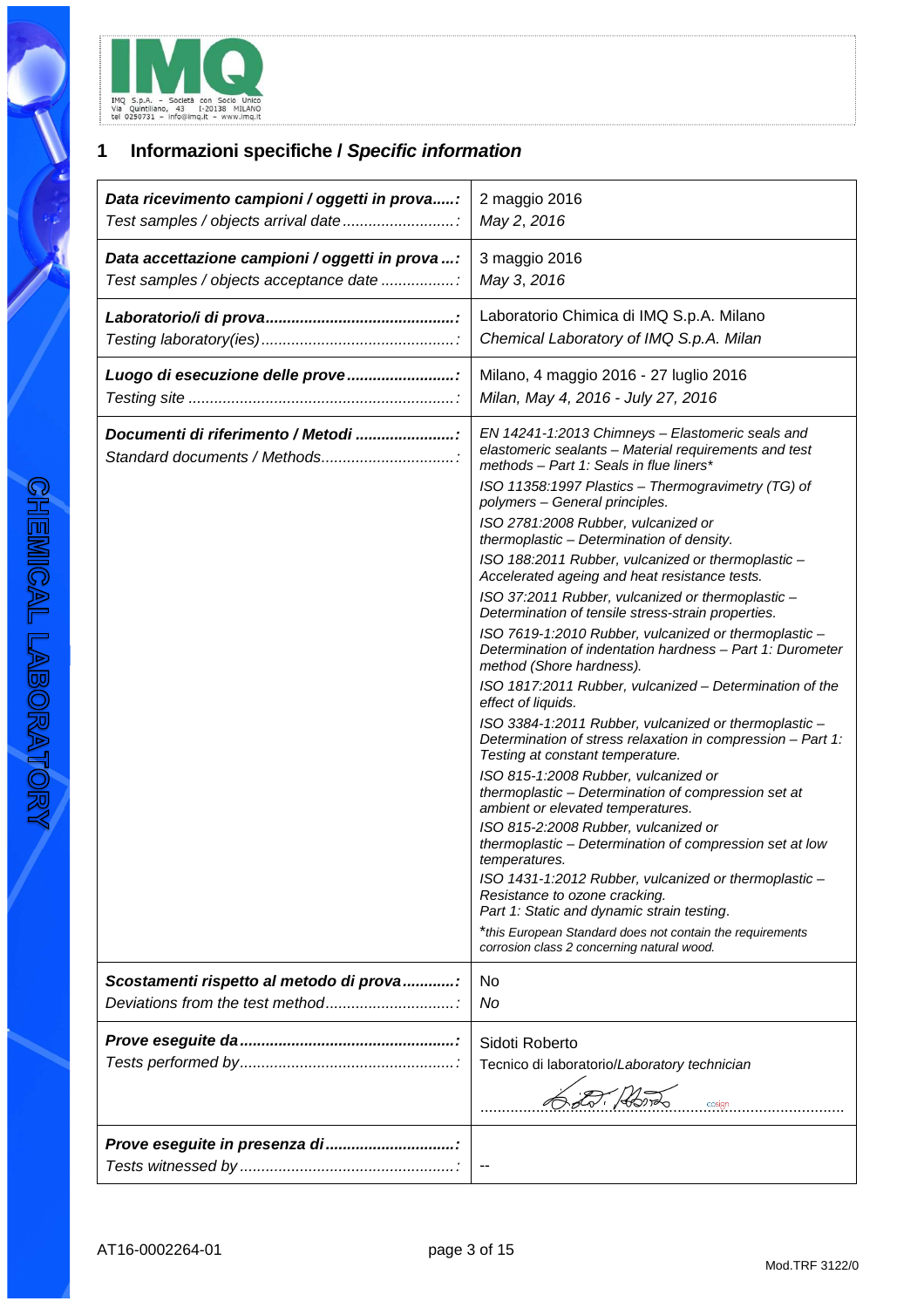

# **2 Identificazione dell'oggetto sottoposto ad analisi / Identification of object under analysis**

# **2.1 Descrizione / Description**

Dichiarazione: identificazione campioni da parte del cliente Declaration: sample identification by customer Documentazione tecnica / Data sheet: --

## **2.2 Fotografie / Photographs**



Foto prima della prova / Photo before test

**2.3 Data ricevimento dell'oggetto sottoposto ad analisi / date of receipt of object under analysis** BEM 81681 del 02/05/2016. Sono stati ricevuti 28 campioni. BEM 81681 of 2016-05-02. 28 samples have been received.

# **2.4 Informazioni sul campionamento / Information about sampling**

Campioni spediti e campionati dal richiedente. / Samples sent and sampled by applicant.

# **3 Riconoscimento dell'oggetto in prova / Object under test recognition**

#### Non effettuato / Not carried out.

Tranne ove esplicitamente riportato, le caratteristiche dei prodotti sono state ricavate dalle descrizioni del cliente e non sono state verificate dal laboratorio. Except where stated, characteristics of products were taken from client description and were not verified by the laboratory.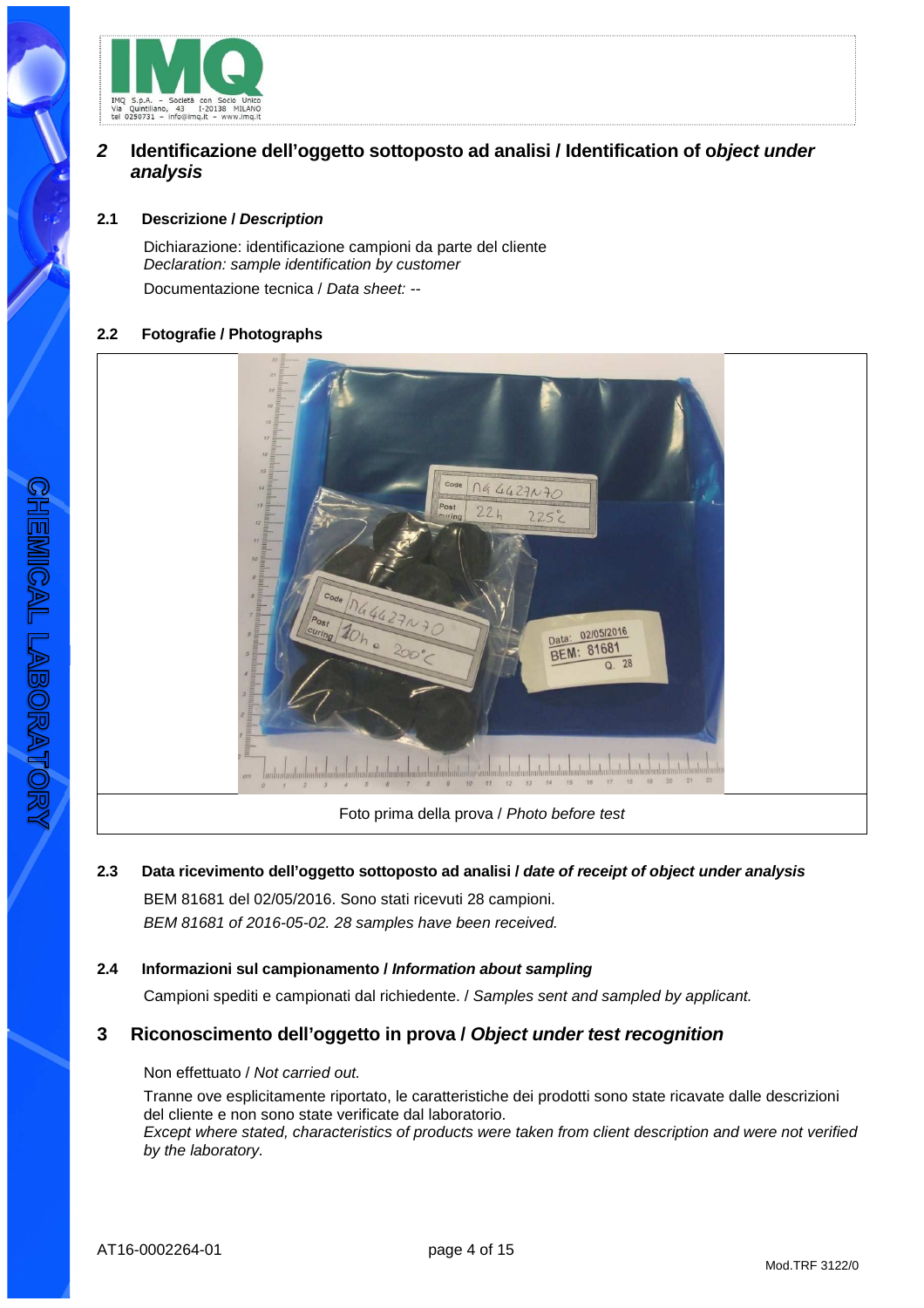

# **4 Sequenza delle analisi / Analysis sequence**

Scopo delle analisi è quello di verificare la conformità alla norma EN 14241-1:2013 dei materiali in oggetto

Analysis objective is verifying the conformity of standard EN 14241-1:2013 of materials.

| Sequenza di prova          | <b>Norma</b>      | <b>Descrizione</b>                                           |
|----------------------------|-------------------|--------------------------------------------------------------|
| Test sequence              | Standard          | <b>Description</b>                                           |
| Prova n. 1                 | EN 14241-1 §5.2   | <b>Caratterizzazione</b>                                     |
|                            |                   | Characterisation                                             |
| Prova n. 2 :               | EN 14241-1 §5.3   | Resistenza di lunga durata al calore                         |
| Test n. 2                  |                   | Long-term resistance to thermal load                         |
| Prova n. 3  :<br>Test n. 3 | EN 14241-1 §5.4   | Resistenza di lunga durata all'esposizione del<br>condensato |
|                            |                   | Long-term resistance to condensate exposure                  |
| Prova n. 4  :              | EN 14241-1 §5.5   | Resistenza ciclica al condensato                             |
| Test n. $4$                |                   | Cyclic condensate resistance test                            |
| Prova n. 5  :              | EN 14241-1 §5.6   | Comportamento di rilassamento                                |
|                            |                   | <b>Relaxation behaviour</b>                                  |
| Prova n. 6  :              | EN 14241-1 §5.7   | Deformazione residua permanente                              |
| Test n. 6                  |                   | Compression set                                              |
| Prova n. 7 :               | EN 14241-1 §5.9.1 | Resistenza alle basse temperature                            |
| Test n. 7                  |                   | Low temperature resistance                                   |
| Prova n. 8 :               | EN 14241-1 §5.9.2 | Resistenza all'Ozono                                         |
| Test n. 8                  |                   | Ozone resistance                                             |

# **5 Elenco strumentazione / Equipment list**

## EL- AT16-0002264-01

I risultati delle prove, calibrazioni e/o misure contenuti in questo documento sono conformi agli standard internazionali

The results of the tests, calibrations and/or measurements included in this document are traceable to international standards.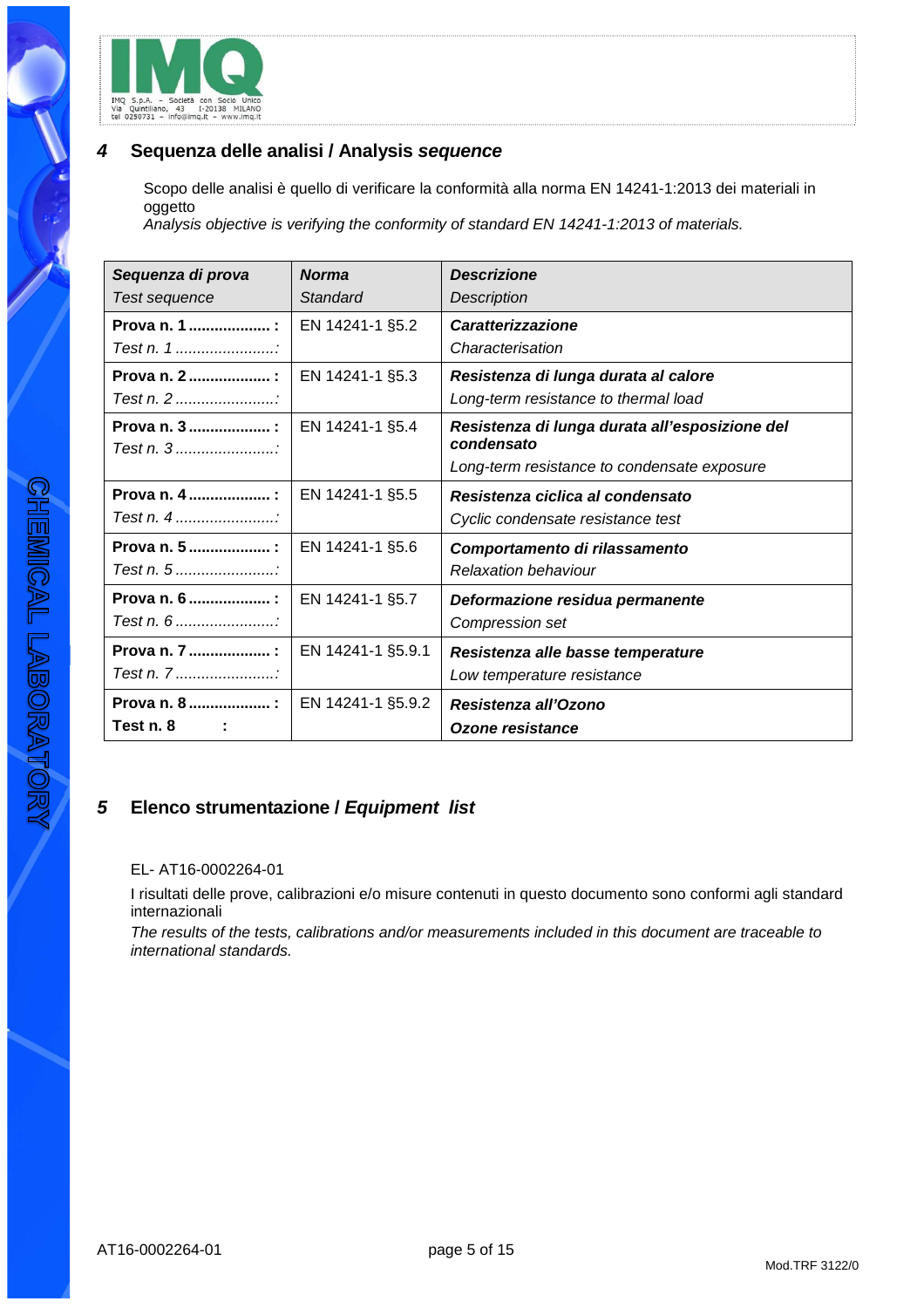

# **6 Informazioni generali / General Remarks**

I risultati delle prove, calibrazioni e/o misure contenuti in questo documento sono conformi agli standard internazionali

The results of the tests, calibrations and/or measurements included in this document are traceable to international standards.

Se non diversamente specificato le incertezze per le prove e le misure sono valutate in base alle istruzioni operative IO-LAB001, IO-LAB-004, IO-01-G02. La valutazione delle incertezze è stata effettuata in conformità con IEC Guide 115 "Applicazione di incertezza di misura di valutazione della conformità di attività nel settore elettrotecnico" e IECEE CTL foglio decisione DSH 251x.

Procedura interna PI-037 assicura i requisiti per la tracciabilità delle calibrazioni, di tutte le attrezzature di prova che richiedono taratura , e che gli intervalli di calibrazione siano soddisfate.

Unless otherwise stated the uncertainties for the tests and measurements are evaluated in according to IMQ Operational Instruction IO-LAB-001, IO-LAB-004 and IO-01-G02. The uncertainties evaluation has been carried out in accordance with IEC Guide 115 "Application of Uncertainty of measurement's to Conformity Assessment Activity in the Electrotechnical Sector" and IECEE CTL decision sheet DSH 251x.

Internal Procedure PI-037 ensures that the requirements for traceability of calibrations, of all test equipment requiring calibration, and calibration intervals are met.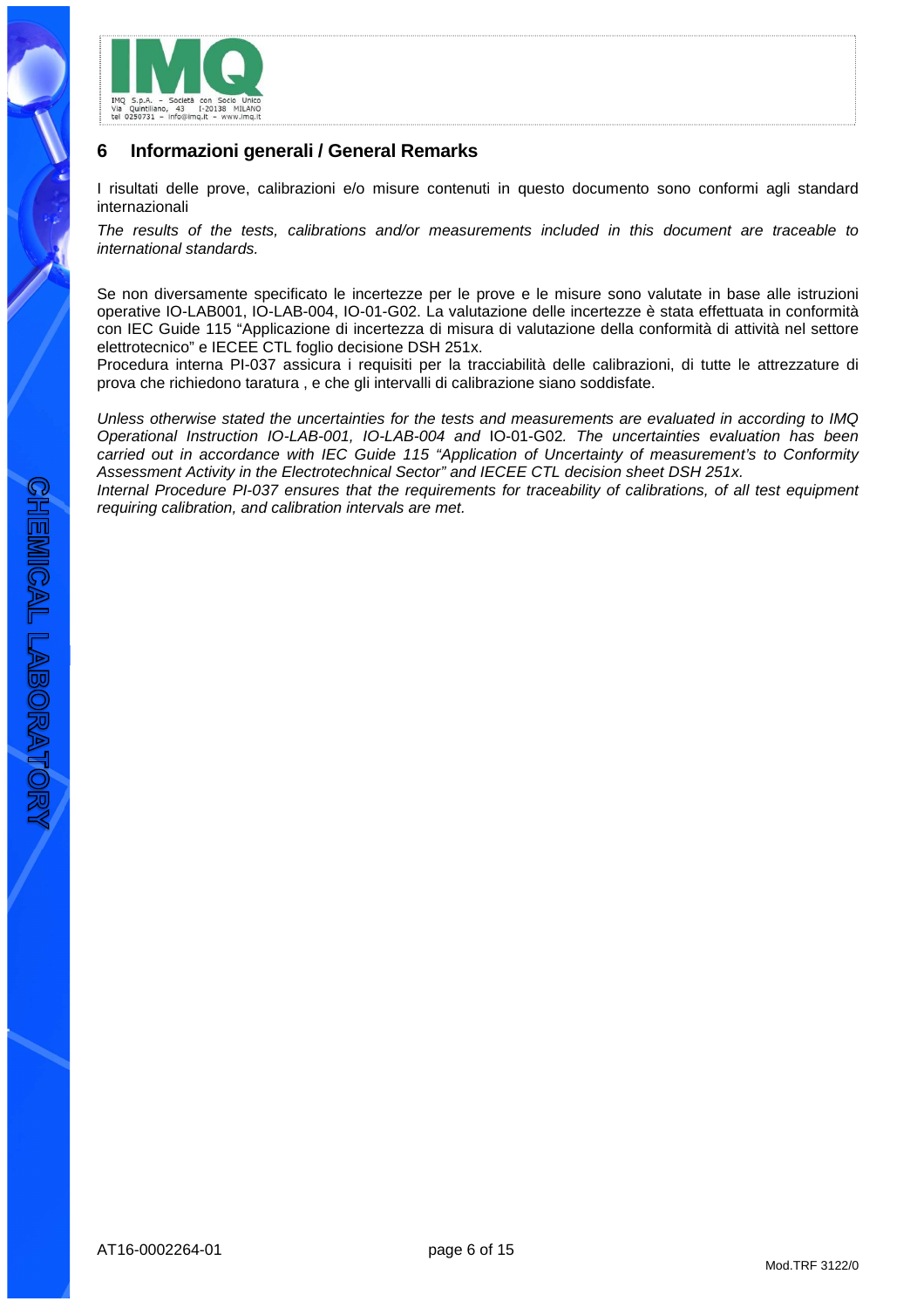

# **7 Analisi / Analysis**

Sono stati utilizzati n.° 28 campioni su 28. 28 of 28 samples have been utilised.

# **7.1 Caratterizzazione / Characterisation**

Per caratterizzare il materiale sono determinate le seguenti proprietà To characterize the material the following properties shall be determined:

#### 7.1.1 Risultati / Results

| Proprietà / Property                                              |                   | Valore Prescritto/<br>Required value | Valore mediano /<br>Middle value |
|-------------------------------------------------------------------|-------------------|--------------------------------------|----------------------------------|
| Senza invecchiamento / without aging                              |                   |                                      |                                  |
| durezza / hardness                                                | IRHD              | ± 5                                  | 70                               |
| densità / <i>density</i>                                          | g/cm <sup>3</sup> | $\pm 0.03$                           | 1,277                            |
| deformazione residua / compression set                            | %                 | $\leq 25$                            | 8,1                              |
| resistenza a trazione / tensile strength                          | MPa               | $\ge 5$ ; ± 20%                      | 8,4                              |
| allungamento a rottura / elongation at break                      | $\%$              | $\geq 150$                           | 254                              |
| carico al 100% di allungamento / stress at 100 % of<br>elongation | MPa               | $\geq 0.5$ ; ± 25%                   | 3,6                              |

|                                 | Analisi termogravimetrica / Thermogravimetric analysis |       |  |  |  |
|---------------------------------|--------------------------------------------------------|-------|--|--|--|
| Temperatura / Temperature (°C)  | 709.7                                                  | 882,0 |  |  |  |
| Perdita peso / Loss of mass (%) | 55.0                                                   | 1.6   |  |  |  |
| Atmosfera / Atmosphere          | N›                                                     | Air   |  |  |  |

IMQ-Laboratorio di chimica Thermal Analysis

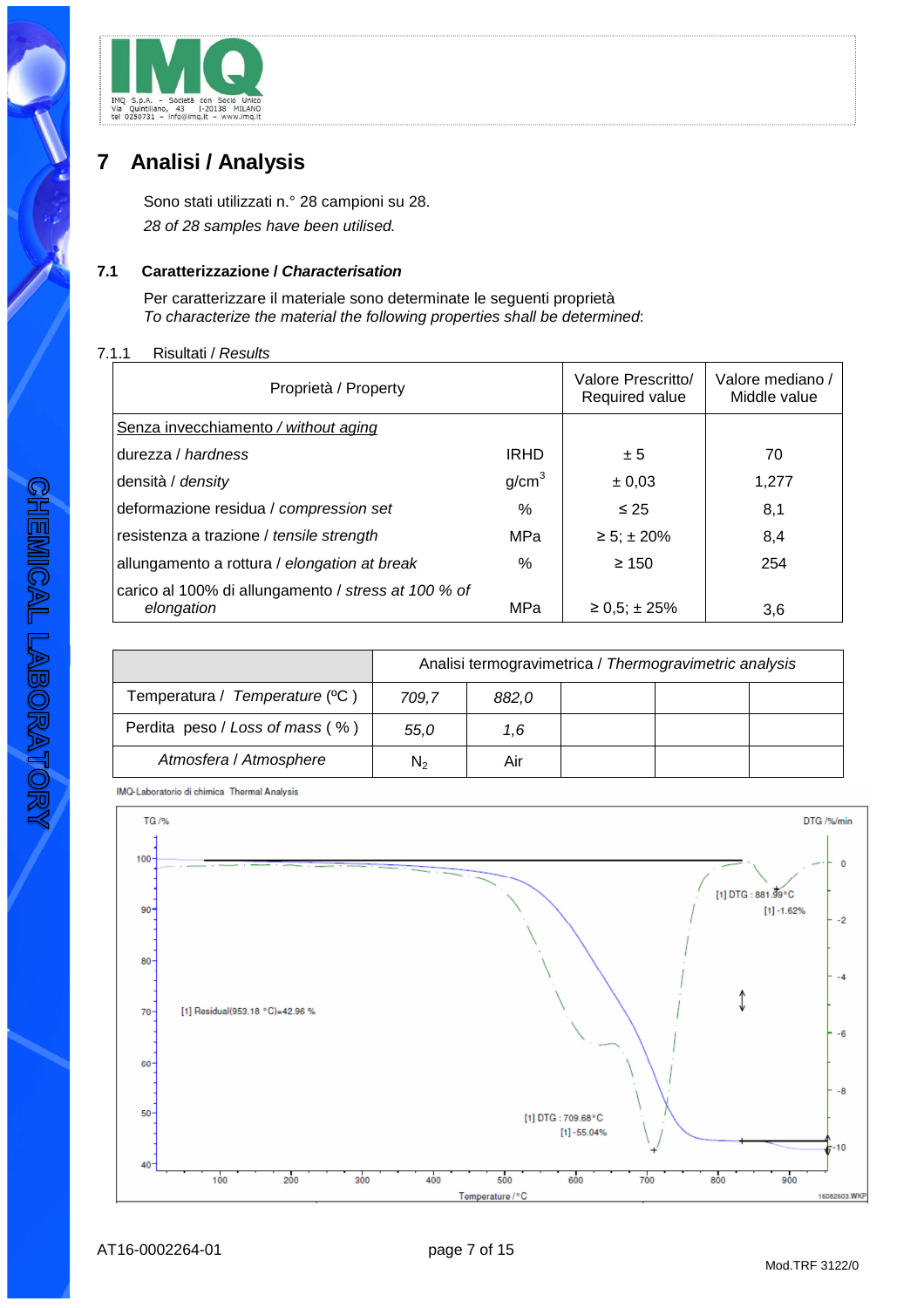

#### **7.2 Resistenza di lunga durata al calore / Long-term resistance to thermal load**

La verifica della resistenza al calore è effettuata mediante la determinazione delle proprietà meccaniche dopo il seguente trattamento di invecchiamento Testing resistance to heat is effected by determining the mechanical properties after the following aging treatment:

## 7.2.1 Condizioni di prova / Test conditions:

- $\triangleright$  Temperatura / Temperature: 200 ± 2 °C
- Durata dell'esposizione / Test duration: 28gg and 56gg

#### 7.2.2 Risultati / Results

Dopo 56 gg di trattamento, le variazioni delle proprietà del materiale devono essere contenute entro i valori della Tabella 4 della Norma EN 14241-1 e sotto riportati.

After 56 days of treatment, changes in properties of the material must be contained within the values in Table 4 of Standard EN 14241-1 and shown below.

| Proprietà / Property                                                                |             | Prescritto<br>Required | Prescritto<br>Required |                      | Valore mediano / Middle value |          |
|-------------------------------------------------------------------------------------|-------------|------------------------|------------------------|----------------------|-------------------------------|----------|
| Senza invecchiamento / without aging                                                |             |                        |                        |                      |                               |          |
| resistenza a trazione / tensile strength                                            | MPa         |                        |                        | $8,4^{(1)}$          |                               |          |
| allungamento a rottura / elongation at<br>break                                     | $\%$        |                        |                        | $254^{(2)}$          |                               |          |
| carico al 100% di allungamento /<br>stress at 100 % of elongation                   | MPa         |                        |                        | $3,6^{(3)}$          |                               |          |
| durezza / hardness                                                                  | <b>IRHD</b> |                        |                        | $70^{(4)}$           |                               |          |
| Variazione dopo invecchiamento in stufa aria /<br>Change after aging in air oven(*) |             | A                      | B                      | Dopo /<br>after 28gg | Dopo /<br>after 56gg          | $^{(*)}$ |
| resistenza a trazione / tensile<br>strength, max                                    | $\%$        | 30                     | 50                     | $-7,1$               | $-9,8$                        | 0,4      |
| allungamento a rottura / elongation at<br>break                                     | $\%$        | 30                     | 50                     | $-21,3$              | $+24,3$                       | 0,2      |
| carico al 100% di allungamento /<br>stress at 100 % of elongation,                  |             |                        |                        |                      |                               |          |
| max                                                                                 | $\%$        | 35                     | 45                     | $+11,1$              | $+20,9$                       | 0,9      |
| durezza / hardness (Shore A), max                                                   | unità       | 7                      | 10                     | $+3,0$               | $+4,0$                        | 0,3      |

(\*) Se una delle proprietà supera i valori indicati nella colonna A, deve essere contenuta entro i valori della colonna B. Inoltre la variazione delle proprietà del materiale, tra il 28.mo ed il 56.mo giorno di esposizione deve essere minore della variazione delle proprietà tra il valore originale ed il 28.mo giorno di invecchiamento. A e B sono riferite entrambe ad invecchiamento di 56 gg.

If the change of a property is bigger, then the deviation from the original value shall not be more than the values as listed in column B, and the change in properties between 28 days and 56 days of exposure shall be smaller than the change between the original value and 28 days of exposure (stabilisation of the material).

 $(*)$  Il valore rappresenta la stabilizzazione del materiale ed è soddisfatto se < 1. The value is the stabilization of the material and is satisfied if <1.

#### 7.2.3 Dichiarazione delle incertezze di misura / Declaration of the uncertainties

uncertainty / incertezza di misura estesa: (1) 0,23 MPa, (2) 0,07 %, (3) 0,12 MPa, (4) 1,98 IRHD; effective degrees of freedom / gradi di libertà effettivi: >10; coverage probability / livello di probabilità: 95%; coverage factor / fattore di copertura: 2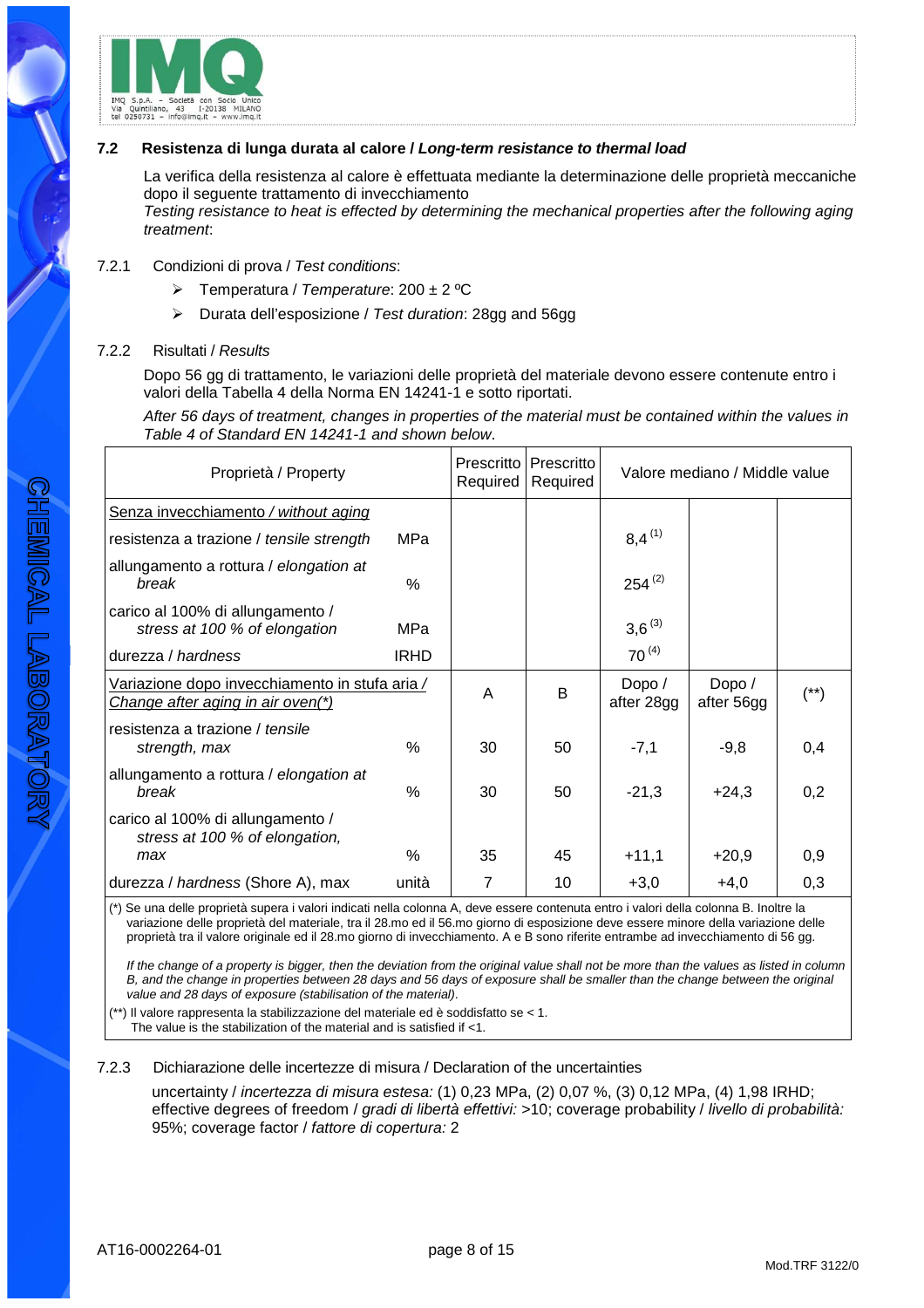

## **7.3 Resistenza di lunga durata all'esposizione del condensato / Long-term resistance to condensate exposure**

La verifica della resistenza al condensato è effettuata mediante la determinazione delle proprietà meccaniche dopo il seguente trattamento di invecchiamento / Testing resistance to condensate is effected by determining the mechanical properties after the following aging treatment:

## 7.3.1 Condizioni di prova / Test conditions:

- $\triangleright$  Temperatura / Temperature: 90  $\pm$  2°C
- $\triangleright$  Durata dell'esposizione / Test duration: 28gg and 56gg
- Composizione condensato / Condensate composition: Cloruri / Chloride 30 mg/l, Nitrati / Nitrate 200 mg/l, Solfati / Sulphate 400 mg/l

#### 7.3.2 Risultati / Results

Dopo 56 gg di trattamento, le variazioni delle proprietà del materiale devono essere contenute entro i valori della Tabella 5 della Norma EN 14241-1 e sotto riportati.

After 56 days of treatment, changes in properties of the material must be contained within the values in Table 5 of Standard EN 14241-1 and shown below.

| Proprietà / Property                                                                  |                 | Prescritto<br>Required | Prescritto<br>Required |                      | Valore mediano / Middle value |          |
|---------------------------------------------------------------------------------------|-----------------|------------------------|------------------------|----------------------|-------------------------------|----------|
| Senza invecchiamento / without aging                                                  |                 |                        |                        |                      |                               |          |
| resistenza a trazione / tensile strength                                              | MPa             |                        |                        | $8,4^{(1)}$          |                               |          |
| allungamento a rottura / elongation at<br>break                                       | $\%$            |                        |                        | $254^{(2)}$          |                               |          |
| carico al 100% di allungamento /<br>stress at 100 % of elongation                     | MPa             |                        |                        | $3,6^{(3)}$          |                               |          |
| durezza / hardness                                                                    | <b>IRHD</b>     |                        |                        | $70^{(4)}$           |                               |          |
| Volume / volume                                                                       | cm <sup>3</sup> |                        |                        | $1,9^{(5)}$          |                               |          |
| Variazione dopo invecchiamento in condensato /<br>Change after aging in condensate(*) |                 | A                      | B                      | Dopo /<br>after 28gg | Dopo /<br>after 56gg          | $^{(*)}$ |
| resistenza a trazione / tensile<br>strength, max                                      | $\%$            | 30                     | 50                     | $+0,8$               | $+1,1$                        | 0,4      |
| allungamento a rottura / elongation at<br>break                                       | $\frac{0}{0}$   | 30                     | 50                     | $+2,8$               | $+5,0$                        | 0,9      |
| carico al 100% di allungamento /<br>stress at 100 % of elongation,                    | $\%$            | 35                     | 45                     |                      |                               | 0,2      |
| max                                                                                   |                 |                        |                        | $+5,8$               | $+7,4$                        |          |
| durezza / hardness (Shore A), max                                                     | unità           | 7                      | 10                     | $+2,0$               | $+3,0$                        | 0,5      |
| Volume / volume, max                                                                  | ℅               | $-5/ +25$              | $-5/ +25$              | $-0,7$               | $-0,7$                        | 0,1      |

(\*) Se una delle proprietà supera i valori indicati nella colonna A, deve essere contenuta entro i valori della colonna B. Inoltre la variazione delle proprietà del materiale, tra il 28.mo ed il 56.mo giorno di esposizione deve essere minore della variazione delle proprietà tra il valore originale ed il 28.mo giorno di invecchiamento. A e B sono riferite entrambe ad invecchiamento di 56 gg.

If the change of a property is bigger, then the deviation from the original value shall not be more than the values as listed in column B, and the change in properties between 28 days and 56 days of exposure shall be smaller than the change between the original value and 28 days of exposure (stabilisation of the material).

(\*\*) Il valore rappresenta la stabilizzazione del materiale ed è soddisfatto se < 1. The value is the stabilization of the material and is satisfied if <1.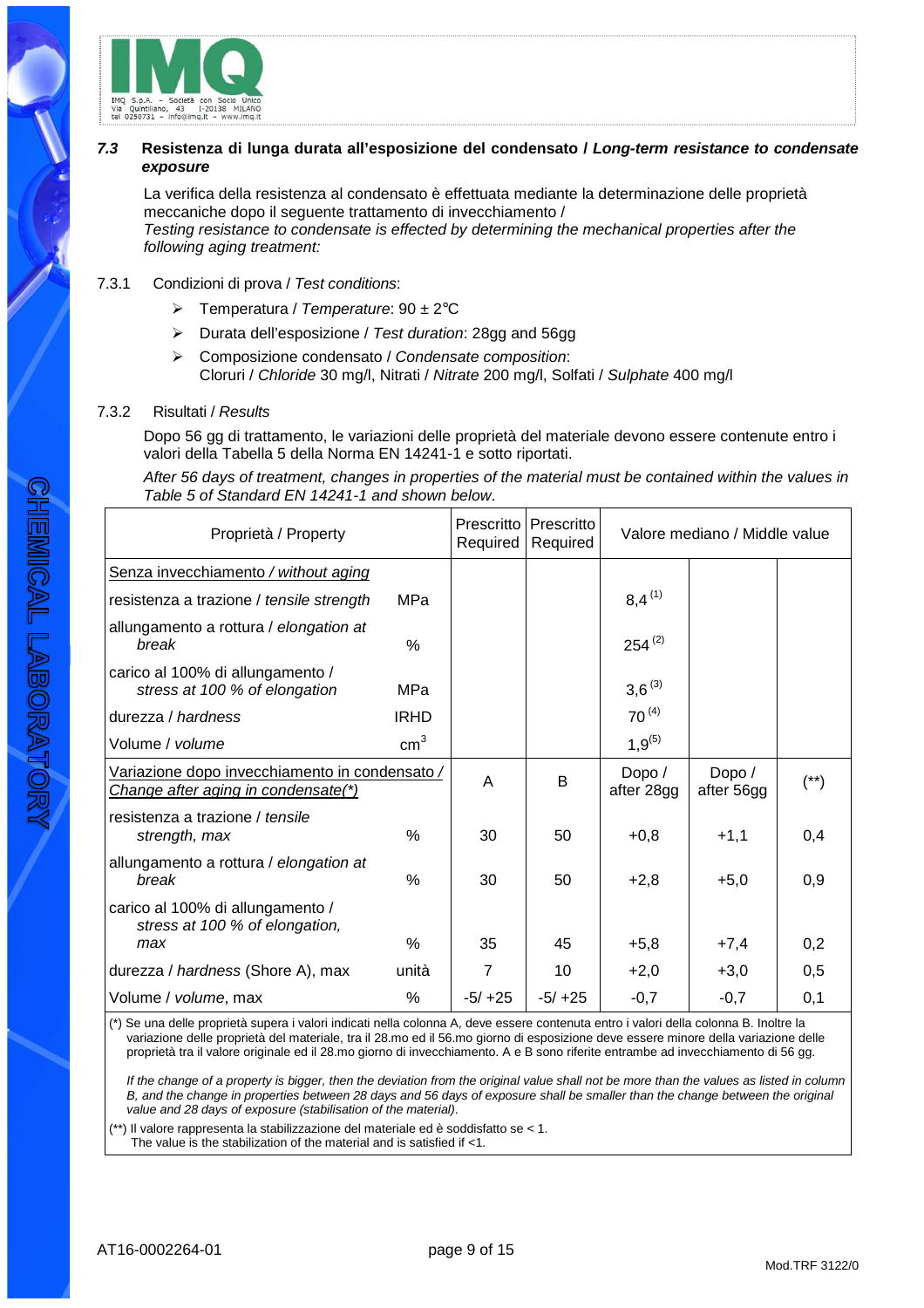

#### 7.3.3 Dichiarazione delle incertezze di misura / Declaration of the uncertainties

uncertainty / incertezza di misura estesa: (1) 0,23 MPa, (2) 0,07 %, (3) 0,12 MPa, (4) 1,98 IRHD, (5) 0,02%; effective degrees of freedom / gradi di libertà effettivi: >10; coverage probability / livello di probabilità: 95%; coverage factor / fattore di copertura: 2

## **7.4 Resistenza ciclica al condensato / Cyclic condensate resistance test**

La verifica della resistenza ciclica al condensato è effettuata mediante la determinazione delle proprietà meccaniche dopo il seguente trattamento di invecchiamento / Testing resistance to condensate is effected by determining the mechanical properties after the following aging treatment:

## 7.4.1 Condizioni di prova / Test conditions:

Questo test comprende il seguente ciclo di 24h / This test comprises the following 24h cycle:

- Immersione nel condensato / *immersion in condensate* : 6 h a 60  $\pm$  2 °C
- A Mantenuto in stufa / maintained in air oven: 0,5 h a 60  $\pm$  2 °C e 17,5 h a 110  $\pm$  2 °C
- $\triangleright$  Composizione condensato / Condensate composition: Cloruri / Chloride 30 mg/l, Nitrati / Nitrate 200 mg/l, Solfati / Sulphate 400 mg/l

Il sopra ciclo menzionato è ripetuto 12 volte / the above mentioned cycle shall be repeated 12 times.

## 7.4.2 Risultati / Results

Dopo il trattamento, le variazioni delle proprietà del materiale devono essere contenute entro i valori della Norma EN 14241-1 § 5.5 e sotto riportati.

After treatment, changes in properties of the material must be contained within the values in Standard EN 14241-1 § 5.5 and shown below

| Proprietà / Property                                                                              |            | Valore Prescritto/<br>Required value | Valore mediano / Middle value |             |  |
|---------------------------------------------------------------------------------------------------|------------|--------------------------------------|-------------------------------|-------------|--|
| Senza invecchiamento / without aging                                                              |            |                                      |                               |             |  |
| resistenza a trazione / tensile strength                                                          | <b>MPa</b> |                                      |                               | $8.4^{(1)}$ |  |
| allungamento a rottura / elongation at<br>break                                                   | $\%$       |                                      |                               | $254^{(2)}$ |  |
| Variazione dopo invecchiamento in condensato<br>ciclico / Change after aging in cyclic condensate |            |                                      |                               |             |  |
| resistenza a trazione / tensile<br>strength, max                                                  | $\%$       | 30                                   |                               | $+6,7$      |  |
| allungamento a rottura / elongation at<br>break                                                   | $\%$       | 30                                   |                               | $+4,6$      |  |

7.4.3 Dichiarazione delle incertezze di misura / Declaration of the uncertainties

uncertainty / incertezza di misura estesa: (1) 0,23 MPa, (2) 0,07 %; effective degrees of freedom / gradi di libertà effettivi: >10; coverage probability / livello di probabilità: 95%; coverage factor / fattore di copertura: 2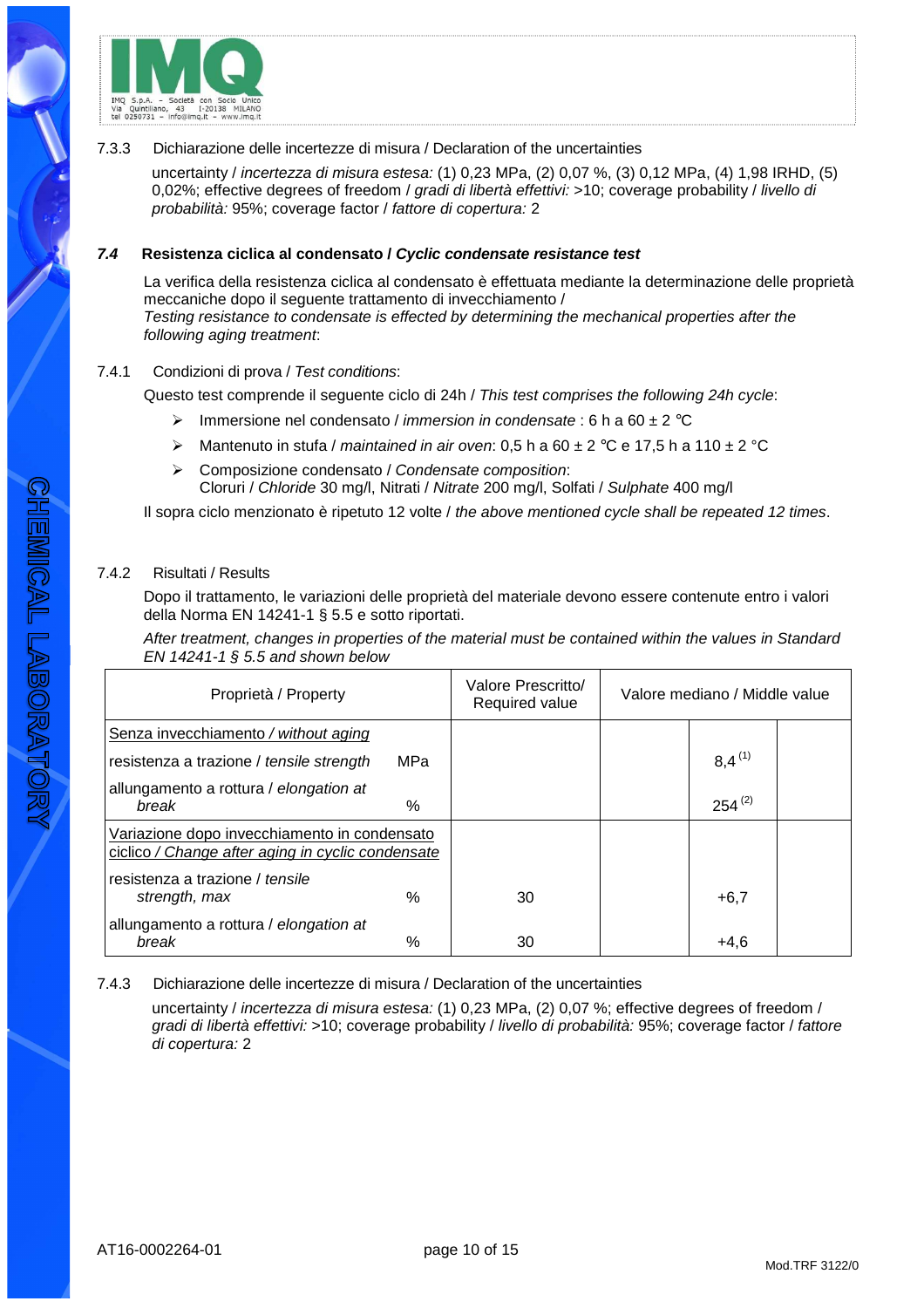

## **7.5 Comportamento di rilassamento / Relaxation behaviour**

La verifica è effettuata in accordo con la Norma ISO 3384 metodo A dopo il seguente trattamento di invecchiamento /

The test shall be carried out in accordante with ISO 3384 method A after the following aging treatment:

#### 7.5.1 Condizioni di prova / Test conditions:

- $\triangleright$  Temperatura / Temperature: 200 ± 2°C
- Compressione / Compression: 25%
- Durata dell'esposizione / Test duration: 21gg

#### 7.5.2 Risultati / Results

Dopo il trattamento, le variazioni delle proprietà del materiale devono essere contenute entro i valori della Norma EN 14241-1 § 5.6 e sotto riportati.

After treatment, changes in properties of the material must be contained within the values in § 5.6 of Standard EN 14241-1 and shown below.

| Proprietà / Property                                                             | Valore Prescritto/<br>Required value |      | Valore mediano / Middle value |  |
|----------------------------------------------------------------------------------|--------------------------------------|------|-------------------------------|--|
| Variazione dopo invecchiamento in stufa aria /<br>Change after aging in air oven |                                      |      |                               |  |
| $\%$<br>Rilassamento / stress relaxation, max                                    | 50                                   | 35.1 |                               |  |

#### 7.5.3 Dichiarazione delle incertezze di misura / Declaration of the uncertainties

uncertainty / incertezza di misura estesa: 0,62%; effective degrees of freedom / gradi di libertà effettivi: >10; coverage probability / livello di probabilità: 95%; coverage factor / fattore di copertura: 2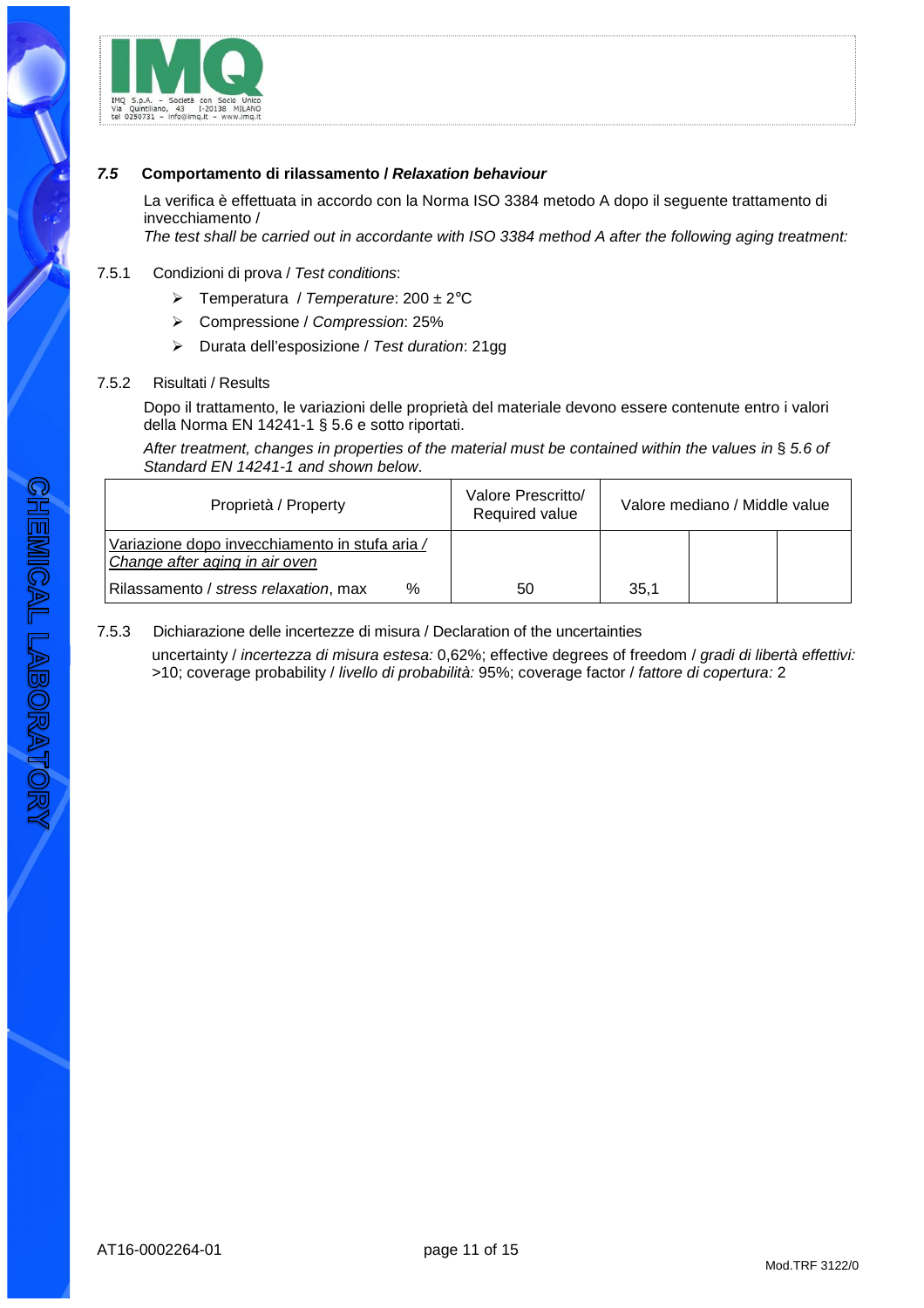

## **7.6 Deformazione residua permanente / Compression Set**

La verifica è effettuata in accordo con la Norma UNI ISO 815 dopo il seguente trattamento di invecchiamento /

The test shall be carried out in accordante with UNI ISO 815 after the following aging treatment:

## 7.6.1 Condizioni di prova / Test conditions:

- $\triangleright$  Temperatura / Temperature: 200 ± 2°C
- Compressione / Compression: 25%
- Durata dell'esposizione / Test duration: 24 h
- $\triangleright$  Tipo di campione provato / Type specimens under test: A

#### 7.6.2 Risultati / Results

Dopo il trattamento, le variazioni delle proprietà del materiale devono essere contenute entro i valori della Norma EN 14241-1 § 5.7 e sotto riportati.

After treatment, changes in properties of the material must be contained within the values in § 5.7 of Standard EN 14241-1 and shown below.

| Proprietà / Property                                                             | Valore Prescritto | Valore mediano / Middle value |  |
|----------------------------------------------------------------------------------|-------------------|-------------------------------|--|
| Variazione dopo invecchiamento in stufa aria /<br>Change after aging in air oven |                   |                               |  |
| Deformazione residua / compression<br>%<br>set, max                              | 25                | 22.7                          |  |

## 7.6.3 Dichiarazione delle incertezze di misura / Declaration of the uncertainties

uncertainty / incertezza di misura estesa: 0,48%; effective degrees of freedom / gradi di libertà effettivi: >10; coverage probability / livello di probabilità: 95%; coverage factor / fattore di copertura: 2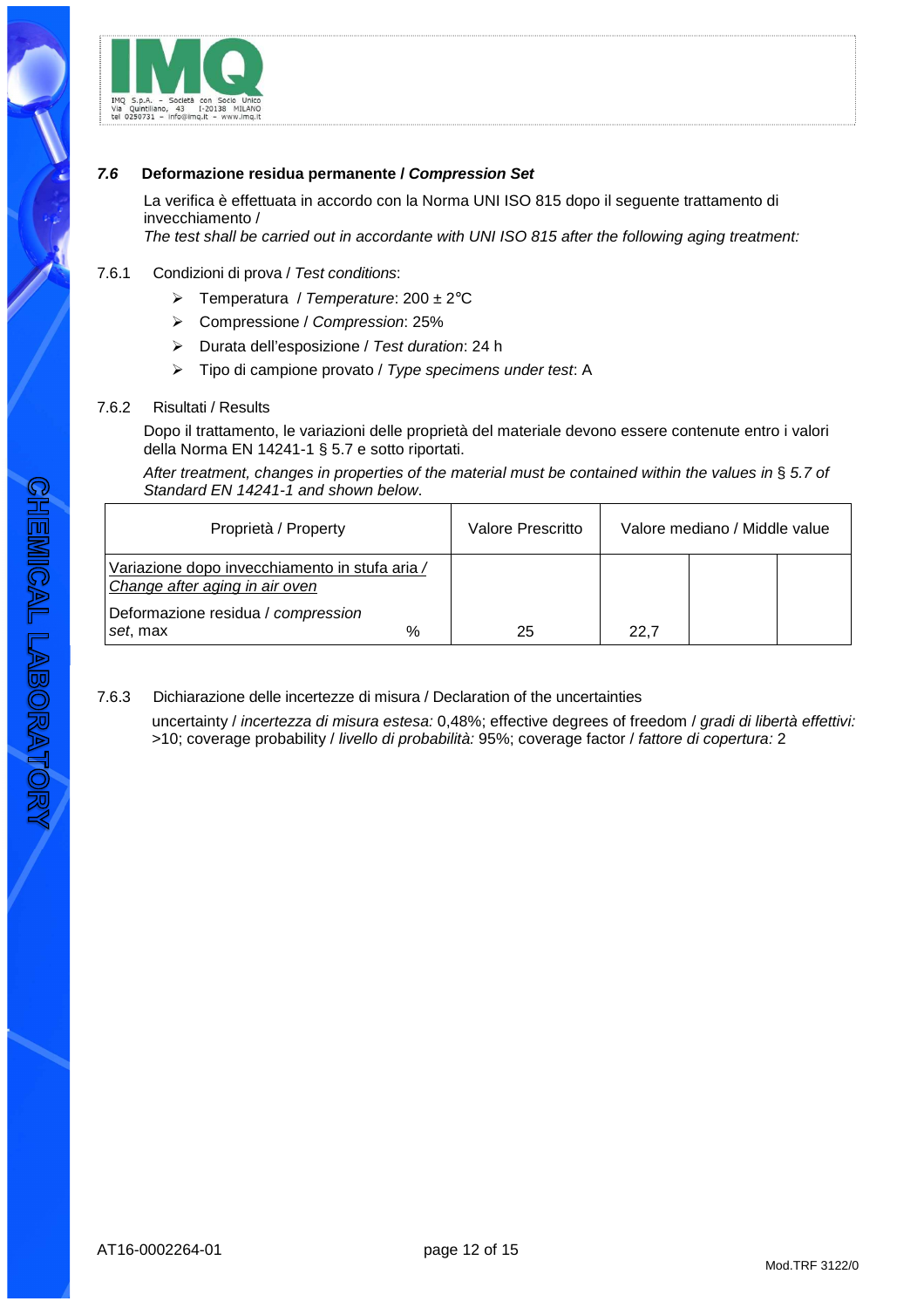

#### **7.7 Resistenza alle basse temperature / Low temperature resistance**

La verifica è effettuata in accordo con la Norma UNI ISO 815 dopo il seguente trattamento di invecchiamento /

The test shall be carried out in accordante with UNI ISO 815 after the following aging treatment:

#### 7.7.1 Condizioni di prova / Test conditions:

- $\triangleright$  Temperatura / Temperature: -20 ± 2°C
- Compressione / Compression: 25%
- $\triangleright$  Durata dell'esposizione / Test duration: 72 h
- $\triangleright$  Tipo di campione provato / Type specimens under test: A

#### 7.7.2 Risultati / Results

Dopo il trattamento, le variazioni delle proprietà del materiale devono essere contenute entro i valori della Norma EN 14241-1 § 5.9.1 e sotto riportati.

After treatment, changes in properties of the material must be contained within the values in § 5.9.1 of Standard EN 14241-1 and shown below.

| Proprietà / Property                                                                   | Valore Prescritto | Valore mediano / Middle value |  |
|----------------------------------------------------------------------------------------|-------------------|-------------------------------|--|
| Variazione dopo invecchiamento in aria a -20°C /<br>Change after aging in air at -20°C |                   |                               |  |
| Deformazione residua / compression<br>%<br>set, max                                    | 50                | 12.3                          |  |

#### 7.7.3 Dichiarazione delle incertezze di misura / Declaration of the uncertainties

uncertainty / incertezza di misura estesa: 0,48%; effective degrees of freedom / gradi di libertà effettivi: >10; coverage probability / livello di probabilità: 95%; coverage factor / fattore di copertura: 2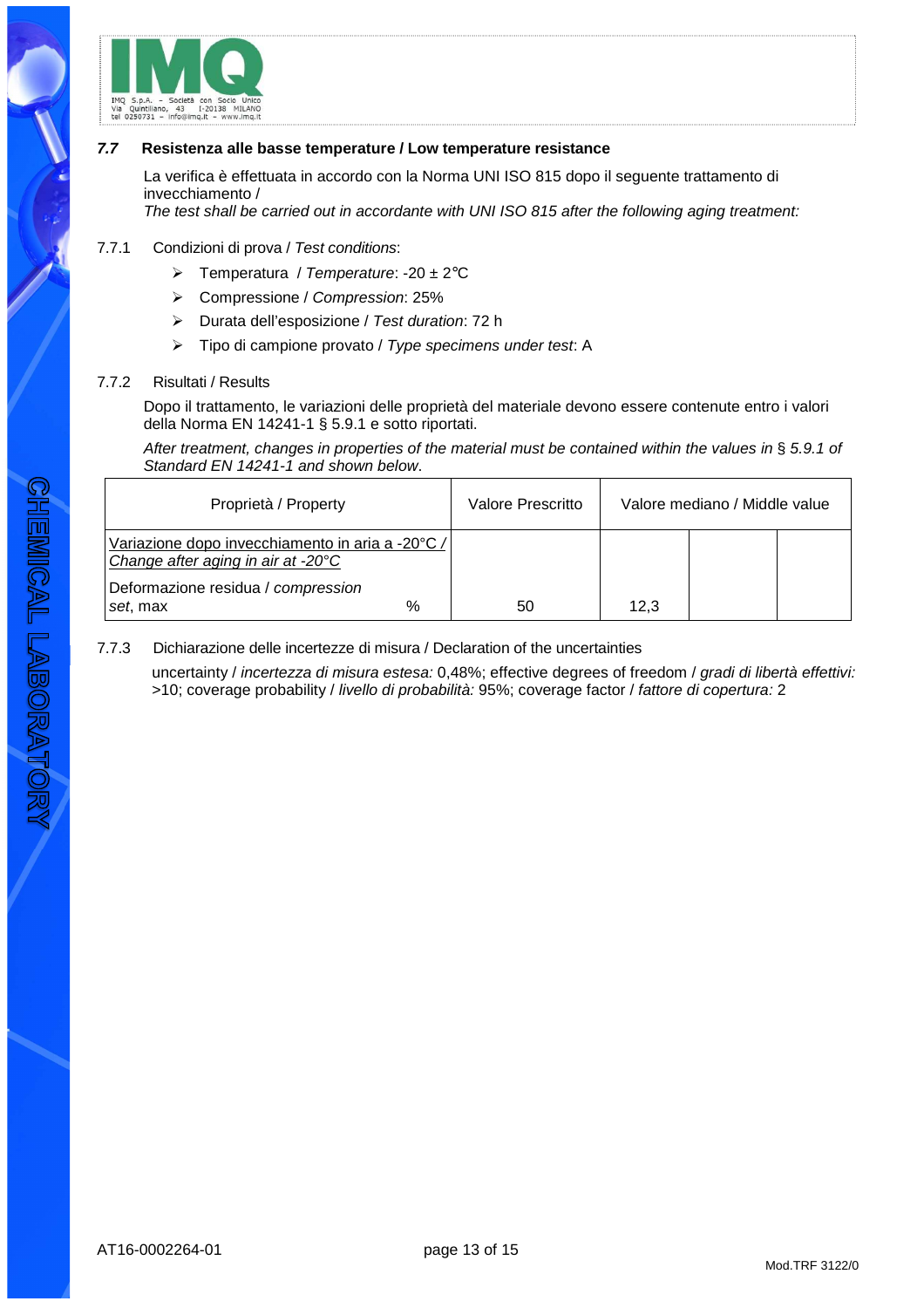

# **7.8 Prova di resistenza all'ozono / Ozone resistance test**

La verifica è effettuata in accordo con la Norma UNI ISO 1431-1 dopo il seguente trattamento di invecchiamento /

The test shall be carried out in accordante with UNI ISO 1431-1 after the following aging treatment:

# 7.8.1 Condizioni di prova / Test conditions:

- $\triangleright$  Temperatura / Temperature: 40 ± 2°C
- Durata dell'esposizione / Test duration: 168 h
- $\triangleright$  Allungamento del provino / Stretching of sample : 20 ± 2 %
- Concentrazione di ozono / Ozone concentration: 200 pphm ± 20 pphm

# 7.8.2 Risultati / Results

Dopo il trattamento, le variazioni delle proprietà del materiale devono essere contenute entro i valori della Norma EN 14241-1 § 5.9.2 e sotto riportati.

After treatment, changes in properties of the material must be contained within the values in § 5.9.2 of Standard EN 14241-1 and shown below.

| $N^{\circ}$ | Provino / Sample                        | After test                                                        |
|-------------|-----------------------------------------|-------------------------------------------------------------------|
|             |                                         |                                                                   |
| $1 - 1$     | Provino / sample - 1 <sup>st</sup> test | Assenza di fessurazione sui provini<br>Test pieces are no cracked |
| $1 - 2$     | Provino / sample - 2 <sup>nd</sup> test | Assenza di fessurazione sui provini<br>Test pieces are no cracked |
| $1 - 3$     | Provino / sample – $3^{\text{rd}}$ test | Assenza di fessurazione sui provini<br>Test pieces are no cracked |

7.8.3 Dichiarazione delle incertezze di misura / Declaration of the uncertainties

- Concentrazione di ozono (%)/ Ozone concentration (%):

incertezza estesa / uncertainty: 2 pphm; gradi di libertà effettivi / effective degrees of freedom : >10; livello di probabilità / coverage probability: 95%; fattore di copertura / coverage factor : 2